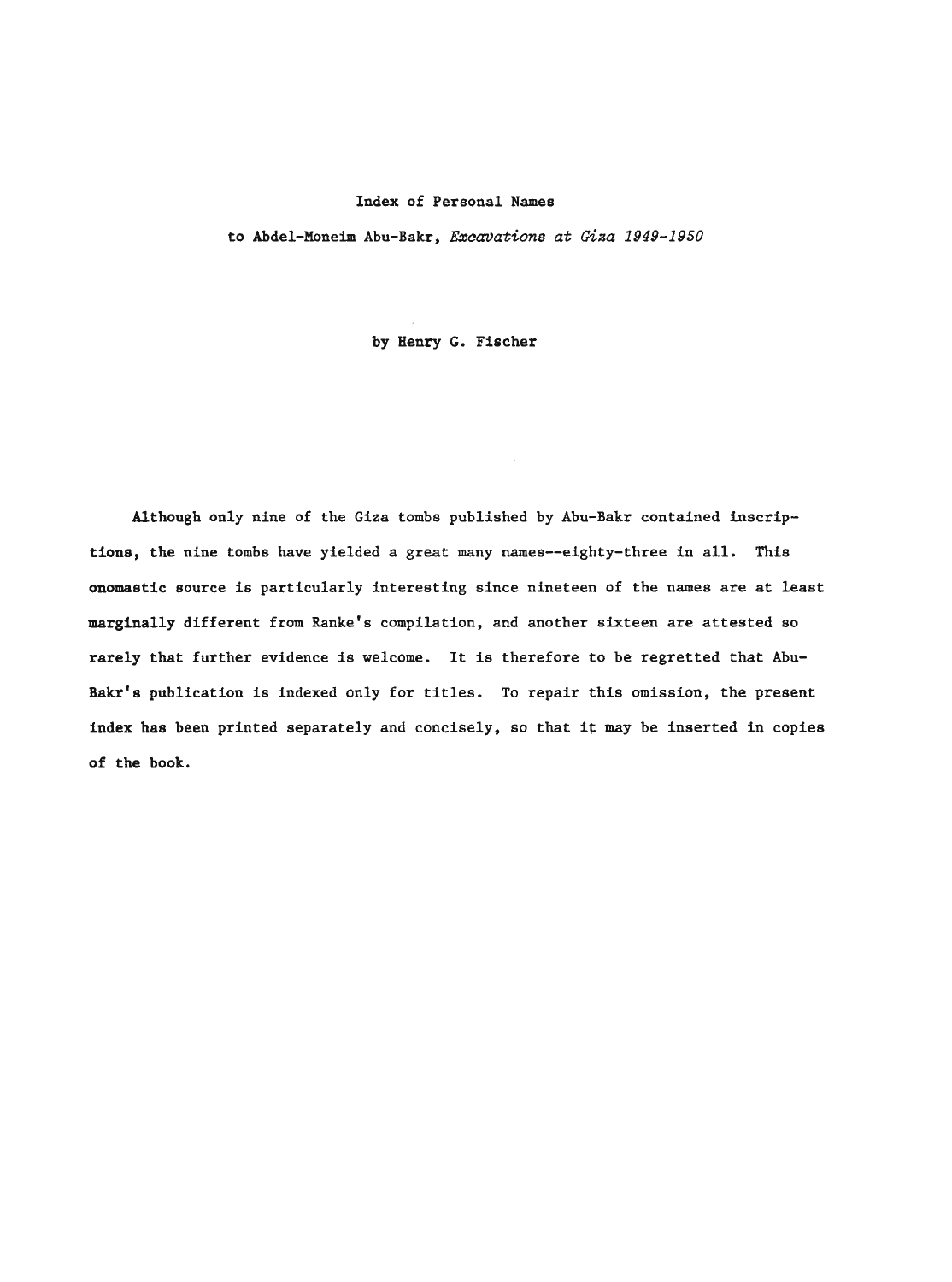**Printed at The Metropolitan Museum of Art**  @ **Henry G. Fischer, 1979**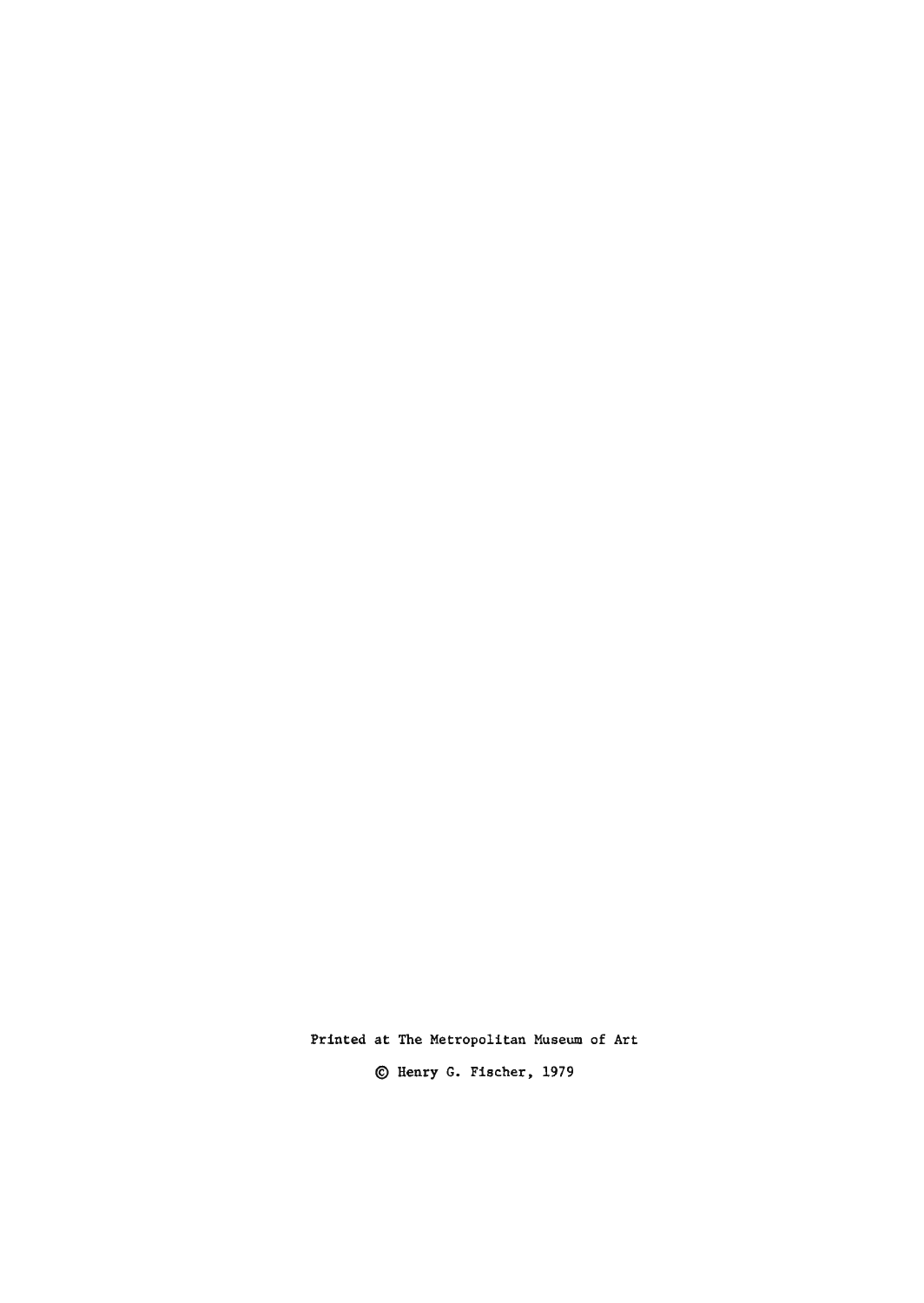Names not in Ranke's Personennamen are marked with an asterisk  $(*)$ .

\* 
$$
\sqrt{2}
$$
,  $\sqrt{3}$  (7)  $\sqrt{3}$  (1, 1, 1, 38) (incomplete writing of  $\sqrt{2}$  for 1, as in Fig. 39?)  
\n\*  $\frac{1}{2}$  and  $\frac{1}{2}$  if  $\frac{1}{2}$ ,  $\frac{1}{2}$  if  $\frac{1}{2}$ ,  $\frac{1}{2}$  if  $\frac{1}{2}$ ,  $\frac{1}{2}$  if  $\frac{1}{2}$ ,  $\frac{1}{2}$  if  $\frac{1}{2}$ ,  $\frac{1}{2}$  if  $\frac{1}{2}$ ,  $\frac{1}{2}$  if  $\frac{1}{2}$ ,  $\frac{1}{2}$  if  $\frac{1}{2}$ ,  $\frac{1}{2}$  if  $\frac{1}{2}$  if  $\frac{1}{2}$  if  $\frac{1}{2}$  if  $\frac{1}{2}$  if  $\frac{1}{2}$  if  $\frac{1}{2}$  if  $\frac{1}{2}$  if  $\frac{1}{2}$  if  $\frac{1}{2}$  if  $\frac{1}{2}$  if  $\frac{1}{2}$  if  $\frac{1}{2}$  if  $\frac{1}{2}$  if  $\frac{1}{2}$  if  $\frac{1}{2}$  if  $\frac{1}{2}$  if  $\frac{1}{2}$  if  $\frac{1}{2}$  if  $\frac{1}{2}$  if  $\frac{1}{2}$  if  $\frac{1}{2}$  if  $\frac{1}{2}$  if  $\frac{1}{2}$  if  $\frac{1}{2}$  if  $\frac{1}{2}$  if  $\frac{1}{2}$  if  $\frac{1}{2}$  if  $\frac{1}{2}$  if  $\frac{1}{2}$  if  $\frac{1}{2}$  if  $\frac{1}{2}$  if  $\frac{1}{2}$  if  $\frac{1}{2}$  if  $\frac{1}{2}$  if  $\frac{1}{2}$  if  $\frac{1}{2}$  if  $\frac{1}{2}$  if  $\frac{1}{2}$  if  $\frac{1}{2}$  if  $\frac{1}{2}$  if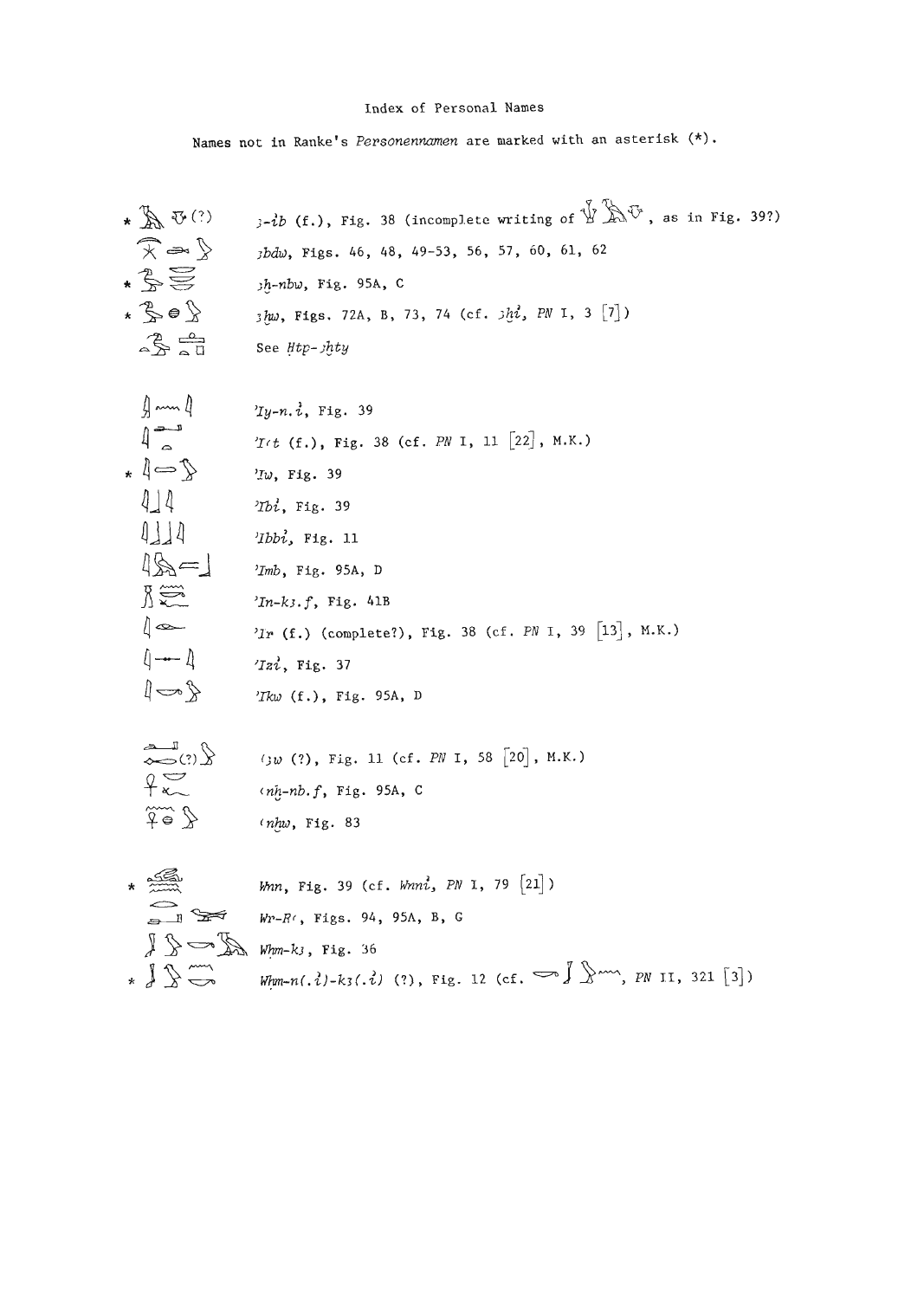$$
\begin{array}{ll}\n\Box \uparrow \downarrow & \text{Pri, Fig. 95A, D (Not-1) } \\
\hline\n&= \Box \uparrow \downarrow \downarrow & \text{Pri, Fig. 95A, D (Not-2) } \\
&= \Box \uparrow \downarrow \downarrow & \text{Pri, Fig. 39 (cf. Plwy, FN I, 135 [30])} \\
&= \Box \uparrow \uparrow \downarrow & \text{Pri, Fig. 39 (cf. Plwy, FN I, 135 [30])} \\
&= \Box \uparrow \uparrow \downarrow & \text{Pri, Fig. 39 (cf. Plwy, FN I, 135 [30])} \\
&= \Box \uparrow \uparrow & \text{Pri, Fig. 11}\n\end{array}
$$
\n
$$
\star \bigotimes_{\text{Pri} \downarrow} \uparrow \downarrow \downarrow & \text{Im} \downarrow \downarrow \downarrow & \text{Im} \downarrow \downarrow \downarrow \downarrow \\
\downarrow \uparrow \uparrow \uparrow \downarrow & \text{Im} \downarrow \downarrow & \text{Im} \downarrow \downarrow & \text{Im} \downarrow \downarrow \\
\downarrow \downarrow & \text{Im} \downarrow \downarrow & \text{Im} \downarrow \downarrow & \text{Im} \downarrow \\
\downarrow \downarrow & \text{Im} \downarrow & \text{Im} \downarrow & \text{Im} \downarrow \\
\downarrow \downarrow & \text{Im} \downarrow & \text{Im} \downarrow & \text{Im} \downarrow \\
\downarrow \downarrow & \text{Im} \downarrow & \text{Im} \downarrow & \text{Im} \downarrow \\
\downarrow \downarrow & \text{Im} \downarrow & \text{Im} \downarrow & \text{Im} \downarrow \\
\downarrow \downarrow & \text{Im} \downarrow & \text{Im} \downarrow \\
\downarrow \downarrow & \text{Im} \downarrow & \text{Im} \downarrow \\
\downarrow \downarrow & \text{Im} \downarrow & \text{Im} \downarrow \\
\downarrow \downarrow & \text{Im} \downarrow & \text{Im} \downarrow \\
\downarrow \downarrow & \text{Im} \downarrow & \text{Im} \downarrow \\
\downarrow \downarrow & \text{Im} \downarrow & \text{Im} \downarrow \\
\downarrow \downarrow & \text{Im} \downarrow & \text{Im} \downarrow \\
\downarrow \downarrow & \text{Im} \downarrow & \text{Im} \downarrow \\
\downarrow
$$

usual writing  $\mathcal D$  )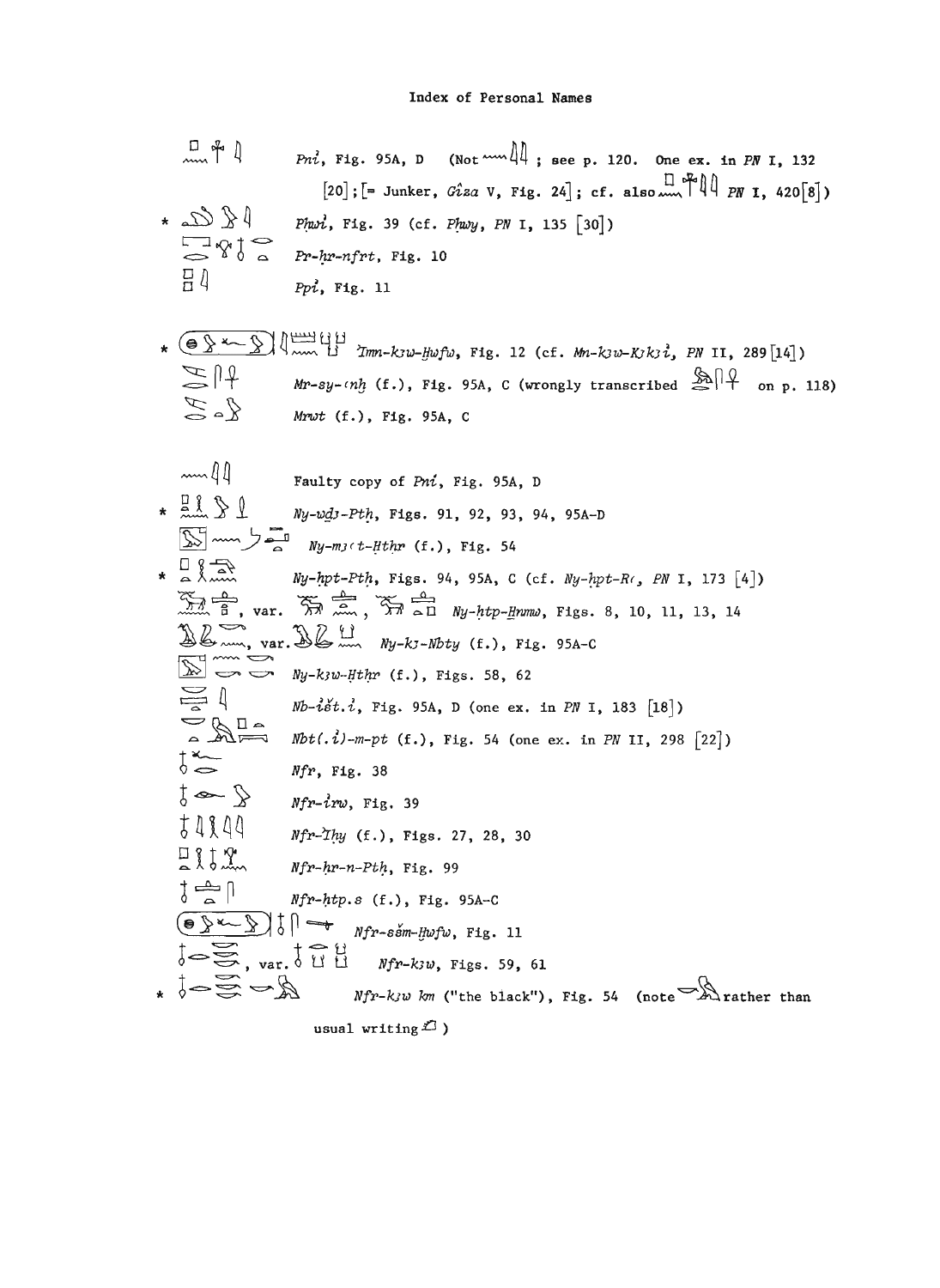$$
\begin{array}{ll}\n\downarrow & \uparrow & \uparrow \\
\downarrow & \downarrow & \uparrow \\
\star & \downarrow & \uparrow \\
\star & \downarrow & \uparrow \\
\downarrow & \downarrow & \uparrow \\
\downarrow & \downarrow & \uparrow \\
\downarrow & \downarrow & \uparrow \\
\downarrow & \downarrow & \uparrow \\
\downarrow & \downarrow & \downarrow \\
\downarrow & \downarrow & \downarrow \\
\downarrow & \downarrow & \downarrow \\
\downarrow & \downarrow & \downarrow \\
\downarrow & \downarrow & \downarrow \\
\downarrow & \downarrow & \downarrow \\
\downarrow & \downarrow & \downarrow \\
\downarrow & \downarrow & \downarrow \\
\downarrow & \downarrow & \downarrow \\
\downarrow & \downarrow & \downarrow \\
\downarrow & \downarrow & \downarrow \\
\downarrow & \downarrow & \downarrow \\
\downarrow & \downarrow & \downarrow \\
\downarrow & \downarrow & \downarrow \\
\downarrow & \downarrow & \downarrow \\
\downarrow & \downarrow & \downarrow \\
\downarrow & \downarrow & \downarrow \\
\downarrow & \downarrow & \downarrow \\
\downarrow & \downarrow & \downarrow \\
\downarrow & \downarrow & \downarrow \\
\downarrow & \downarrow & \downarrow \\
\downarrow & \downarrow & \downarrow \\
\downarrow & \downarrow & \downarrow \\
\downarrow & \downarrow & \downarrow \\
\downarrow & \downarrow & \downarrow \\
\downarrow & \downarrow & \downarrow \\
\downarrow & \downarrow & \downarrow \\
\downarrow & \downarrow & \downarrow \\
\downarrow & \downarrow & \downarrow \\
\downarrow & \downarrow & \downarrow \\
\downarrow & \downarrow & \downarrow \\
\downarrow & \downarrow & \downarrow \\
\downarrow & \downarrow & \downarrow \\
\downarrow & \downarrow & \downarrow \\
\downarrow & \downarrow & \downarrow \\
\downarrow & \downarrow & \downarrow \\
\downarrow & \downarrow & \downarrow \\
\downarrow & \downarrow & \downarrow \\
\downarrow & \downarrow & \downarrow \\
\downarrow & \downarrow & \downarrow \\
\downarrow & \downarrow & \downarrow \\
\downarrow & \downarrow & \downarrow \\
\downarrow & \downarrow & \downarrow \\
\downarrow & \downarrow & \downarrow \\
\downarrow & \downarrow & \downarrow \\
\downarrow & \downarrow & \downarrow \\
\downarrow & \downarrow & \downarrow \\
\downarrow & \downarrow & \downarrow \\
\downarrow & \downarrow & \downarrow \\
\downarrow & \downarrow & \downarrow \\
\downarrow & \downarrow & \downarrow \\
\downarrow & \downarrow & \downarrow \\
\downarrow & \downarrow & \downarrow \\
\downarrow & \downarrow & \downarrow \\
\downarrow & \downarrow & \down
$$



| $\sum_{n=1}^{\infty}$                       | See $Wr-RC$                                                       |
|---------------------------------------------|-------------------------------------------------------------------|
| $A -$                                       | Rpt-k3 (f.), Figs. 46, 54, 55, 58, 59 (one other ex. in PN I, 222 |
|                                             | $\lceil 6 \rceil$                                                 |
| $R_{\rm A}$                                 | Rd-Pth, Figs. 94, 95A, C (incomplete version of next?)            |
| $\frac{D}{\alpha}$ $\frac{2}{\Lambda}$ mm   | Rd.n-Pth, Fig. 95A, B (same person as foregoing?)                 |
| $\bigwedge^{\infty}$ o $\bigwedge^{\infty}$ | $Rdt.n.s$ (f.), Fig. 95A, C                                       |

$$
\begin{array}{ll}\n\star \sqrt[4]{\mathbb{A} \mathbb{B}} & \text{if } \mathbb{B} \cdot ib, \text{ Fig. 39} \\
\star \sqrt[3]{\mathbb{A}} & \text{if } \mathbb{B} \text{ and } (\mathbb{m}.?) \text{ Fig. 95A, D (cf. \n, by, PN I, 233 [16])} \\
\hline\n& \uparrow \mathbb{B} \text{ and } \mathbb{B} \text{ and } (\mathbb{m}.') \cdot \mathbb{B} \text{ by (f.), Fig. 5}\n\end{array}
$$
\n
$$
\begin{array}{ll}\n\downarrow \text{if } \mathbb{B} \text{ and } \mathbb{B} \text{ and } (\mathbb{m}.') \text{ by (f.), Fig. 5}\n\end{array}
$$
\n
$$
\begin{array}{ll}\n\downarrow \text{if } \mathbb{B} \text{ and } \mathbb{B} \text{ and } (\mathbb{m}.') \text{ by (f.), Fig. 5}\n\end{array}
$$
\n
$$
\begin{array}{ll}\n\downarrow \text{if } \mathbb{B} \text{ and } \mathbb{B} \text{ and } \mathbb{B} \text{ and } \mathbb{B} \text{ and } \mathbb{B} \text{ and } \mathbb{B} \text{ and } \mathbb{B} \text{ and } \mathbb{B} \text{ and } \mathbb{B} \text{ and } \mathbb{B} \text{ and } \mathbb{B} \text{ and } \mathbb{B} \text{ and } \mathbb{B} \text{ and } \mathbb{B} \text{ and } \mathbb{B} \text{ and } \mathbb{B} \text{ and } \mathbb{B} \text{ and } \mathbb{B} \text{ and } \mathbb{B} \text{ and } \mathbb{B} \text{ and } \mathbb{B} \text{ and } \mathbb{B} \text{ and } \mathbb{B} \text{ and } \mathbb{B} \text{ and } \mathbb{B} \text{ and } \mathbb{B} \text{ and } \mathbb{B} \text{ and } \mathbb{B} \text{ and } \mathbb{B} \text{ and } \mathbb{B} \text{ and } \mathbb{B} \text{ and } \mathbb{B} \text{ and } \mathbb{B} \text{ and } \mathbb{B} \text{ and } \mathbb{B} \text{ and } \mathbb{B} \text{ and } \mathbb{B
$$

 $\begin{array}{rcl}\n & \circ & \circ & \circ & \circ \\
 & \circ & \circ & \circ \\
 & \circ & \circ & \circ \\
 & \circ & \circ & \circ \\
 & \circ & \circ & \circ \\
 & \circ & \circ & \circ \\
 & \circ & \circ & \circ \\
 & \circ & \circ & \circ \\
 & \circ & \circ & \circ \\
 & \circ & \circ & \circ\n\end{array}$  $\overline{u}$  , var.  $\overline{u}$   $\overline{u}$  ,  $\overline{u}$  ,  $\overline{u}$  ,  $\overline{u}$  ,  $\overline{u}$  ,  $\overline{u}$  ,  $\overline{u}$  ,  $\overline{u}$  ,  $\overline{u}$  ,  $\overline{u}$  ,  $\overline{u}$  ,  $\overline{u}$  ,  $\overline{u}$  ,  $\overline{u}$  ,  $\overline{u}$  ,  $\overline{u}$  ,  $\overline{u}$  ,  $\overline{u}$ 

|                          | $\lim_{M \to \infty} \iint$ var. $\lim_{M \to \infty} \Theta \sim \text{ynti}$ (f.), Figs. 10, 15 |
|--------------------------|---------------------------------------------------------------------------------------------------|
| $\overline{a}$<br>$\sim$ | Zpn, Figs. 29, 31, pp. 35-36 (one ex. in PN I, 296 $[2]$ )                                        |
| $\overline{\phantom{a}}$ | $2z'$ (f.), Fig. 95A, C (one ex. [m.] in PN I, 297 [22])                                          |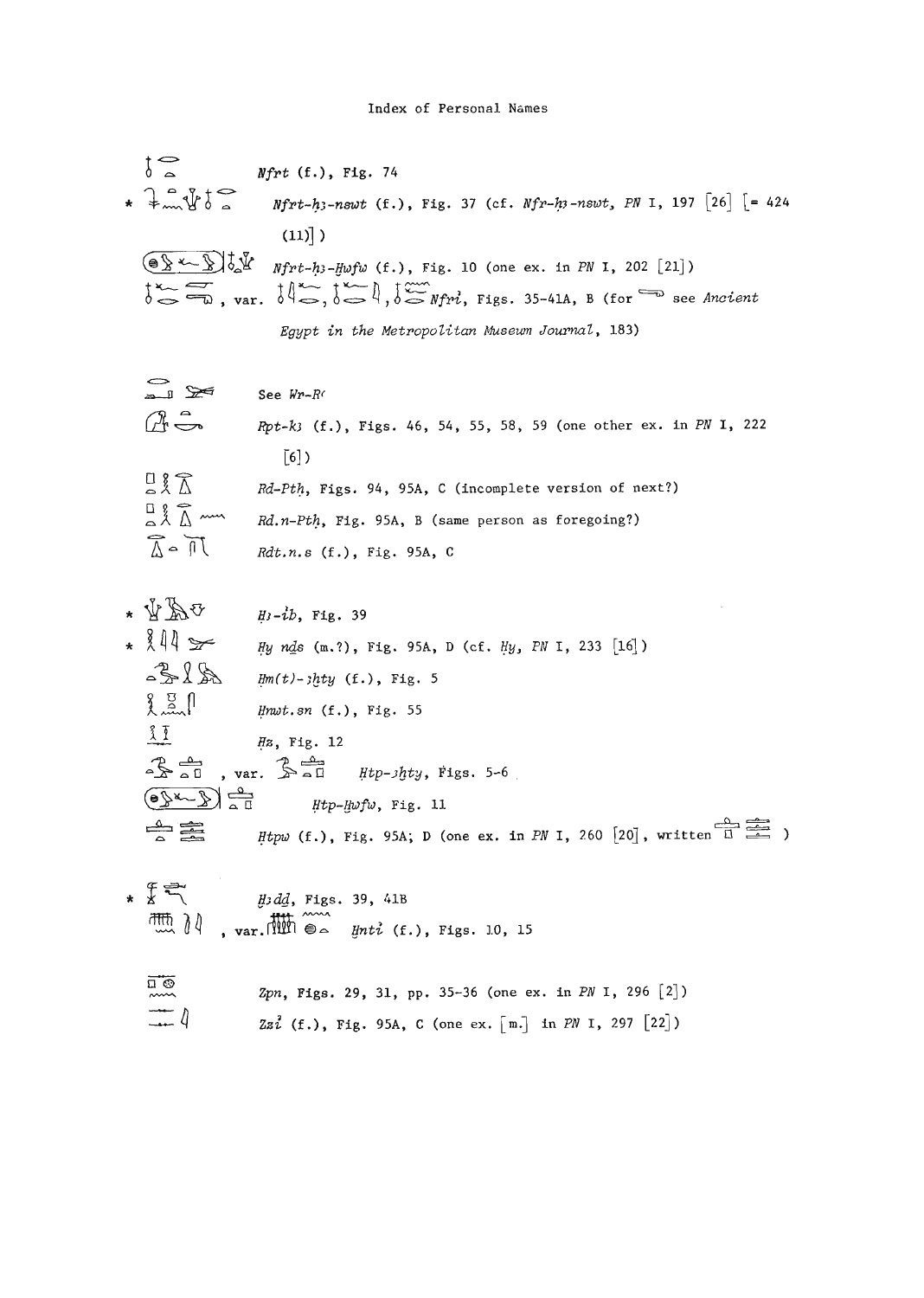$$
\begin{array}{ll}\n\begin{bmatrix}\n11 \\
11\n\end{bmatrix} = \n\begin{bmatrix}\n5 \text{ bit (f.), Fig. 95 A, D (one ex. in P/N I, 299 [20])}\n\end{bmatrix} \\
+ \begin{bmatrix}\n\frac{1}{11} & -\frac{1}{2} & -\frac{1}{2} & \frac{1}{2} & \frac{1}{2} & \frac{1}{2} & \frac{1}{2} & \frac{1}{2} & \frac{1}{2} & \frac{1}{2} & \frac{1}{2} & \frac{1}{2} & \frac{1}{2} & \frac{1}{2} & \frac{1}{2} & \frac{1}{2} & \frac{1}{2} & \frac{1}{2} & \frac{1}{2} & \frac{1}{2} & \frac{1}{2} & \frac{1}{2} & \frac{1}{2} & \frac{1}{2} & \frac{1}{2} & \frac{1}{2} & \frac{1}{2} & \frac{1}{2} & \frac{1}{2} & \frac{1}{2} & \frac{1}{2} & \frac{1}{2} & \frac{1}{2} & \frac{1}{2} & \frac{1}{2} & \frac{1}{2} & \frac{1}{2} & \frac{1}{2} & \frac{1}{2} & \frac{1}{2} & \frac{1}{2} & \frac{1}{2} & \frac{1}{2} & \frac{1}{2} & \frac{1}{2} & \frac{1}{2} & \frac{1}{2} & \frac{1}{2} & \frac{1}{2} & \frac{1}{2} & \frac{1}{2} & \frac{1}{2} & \frac{1}{2} & \frac{1}{2} & \frac{1}{2} & \frac{1}{2} & \frac{1}{2} & \frac{1}{2} & \frac{1}{2} & \frac{1}{2} & \frac{1}{2} & \frac{1}{2} & \frac{1}{2} & \frac{1}{2} & \frac{1}{2} & \frac{1}{2} & \frac{1}{2} &
$$